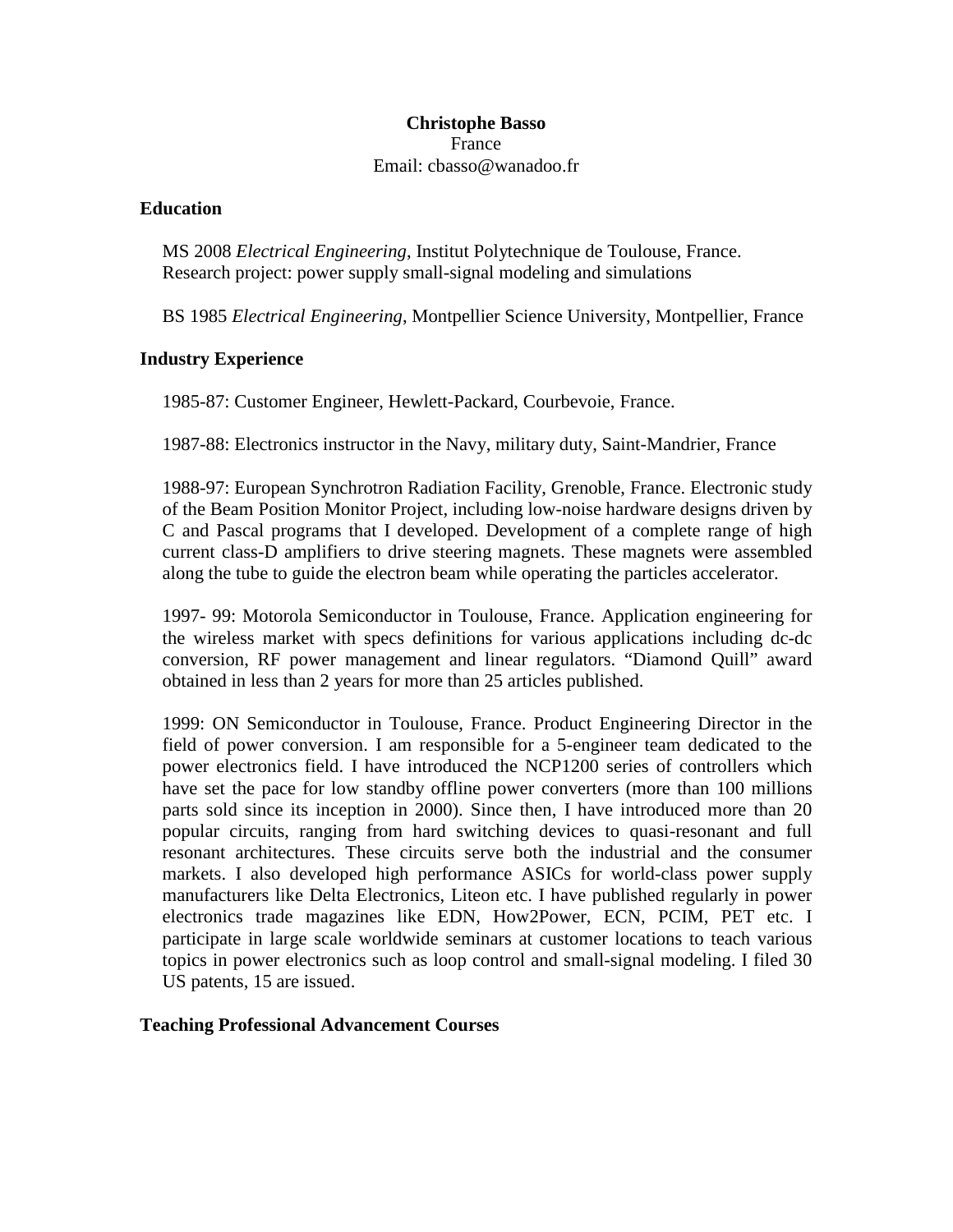I have taught the following professional advancement courses in power electronics. This course was offered as a public course in the Polytechnic Institute in Toulouse in 2004.

*Introduction to the field of Power Electronics, 1 day* 

IEEE Conference Professional Seminars

*Professional seminar for Applied Power Electronics Conference 2009 in Washington (APEC 09): "Loop Control Design in Switching Converter"* 

*Professional seminar for Applied Power Electronics Conference 2010 in Austin (APEC 10): "Designing Compensators for the Control of Power Supplies"* 

*Professional seminar for Applied Power Electronics Conference 2011 in Fort Worth (APEC 11): "The Dark Side of Flyback Converter"* 

*Professional seminar for Applied Power Electronics Conference 2012 in Orlando (APEC 12): "The Dark Side of Loop Control Theory"* 

*Professional seminar for Applied Power Electronics Conference 2013 in Long Beach (APEC 13): "Small Signal Modeling and Analytical Analysis of Power Converters"* 

*Professional seminar for Applied Power Electronics Conference 2014 in Fort Worth (APEC 14): "Small Signal Modeling at Work with Power Converters"* 

Part-time teaching experience

I have taught at several engineering schools in France (ESEO Angers, INP Toulouse) covering small-signal modeling, loop control and power supply design.

**Membership**: IEEE Senior Member

**Date of Birth**: June  $22<sup>nd</sup>$ , 1965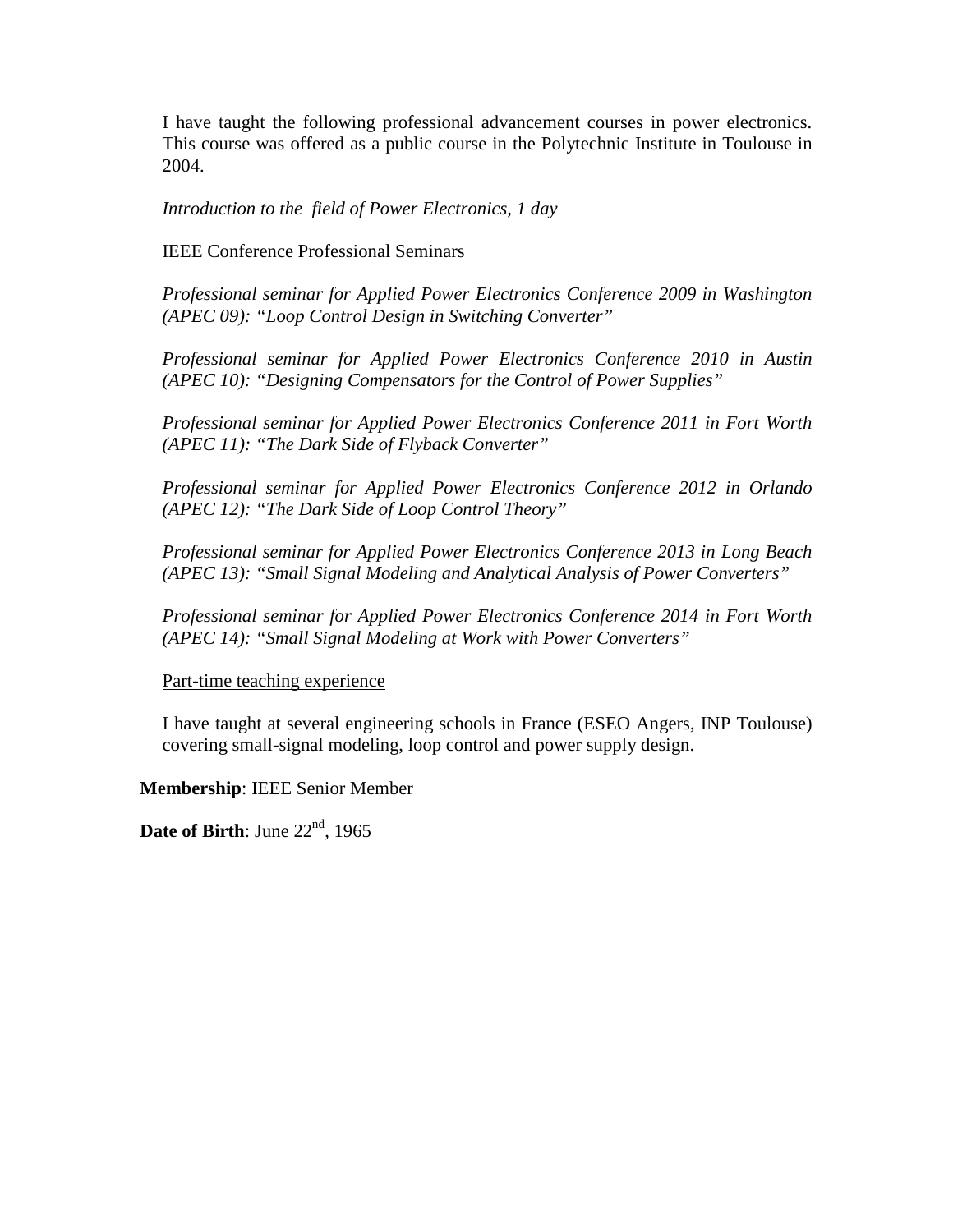# **PUBLICATIONS**

# **Books**

- 1. "Le bus IEEE-488, principes et mise en œuvre", Dunod Editions, 1996
- 2. "Switch-Mode Power Supply SPICE Cookbook", McGraw-Hill, 2001
- 3. "Switch-Mode Power Supplies SPICE Simulations and Practical Designs", McGraw-Hill, 2008"
- 4. "Designing Control Loops for Linear and Switching Power Supplies: a Tutorial Guide", Artech House, 2012

# **Papers in Technical Journals**

- 1. "Average simulations of flyback converters", PCIM, December 1996
- 2. "Write your own generic controllers SPICE models", PCIM, April/May 1997
- 3. "A tutorial introduction to simulating current mode power stages", PCIM, October 1997
- 4. "Spice predicts differential conducted EMI from switching power supplies", EDN, February 1997
- 5. "Get the Best From your LDO designs", EDN, February 1999.
- 6. "Critical mode Stabilizes Switch-Mode Power Supplies", EDN, April 1998
- 7. "How Spice can help us in Switch-Mode Power Supply designs?", PCIM, February 2002
- 8. "In-line equations describe circuits in a snap-shot", PCIM, April 2002
- 9. "Lossy Models offer realistic average simulations", PCIM, July 2002
- 10. "EMI conducted analysis with SPICE", PCIM, January 2003
- 11. "Ramp compensation for current-mode converters", PCIM, April 2004
- 12. "Analyzing power supply stability in multiloop systems", Power Management Design Line, July 2008
- 13. "Eliminate the guesswork in cross over frequency", PET, August 2008
- 14. Numerous articles published in the on-line newsletter www.how2power.com

More than 12 "design ideas" published in EDN and Electronic Design since 1994 First articles published in the defunct French newspaper "Electronique Radio Plans" in 1982.

### **Papers at National and International Conferences**

1. Christophe Basso, "Motorola solutions to lowering standby power", International Energy Agency Conference, Paris, January 1999

2. Christophe Basso, "Lowering the standby power: skip cycle or frequency foldback", PCIM Nuremberg, 2002

3. Christophe Basso, "A quasi resonant SPICE model eases feedback loop designs", PCIM Nuremberg, 2003